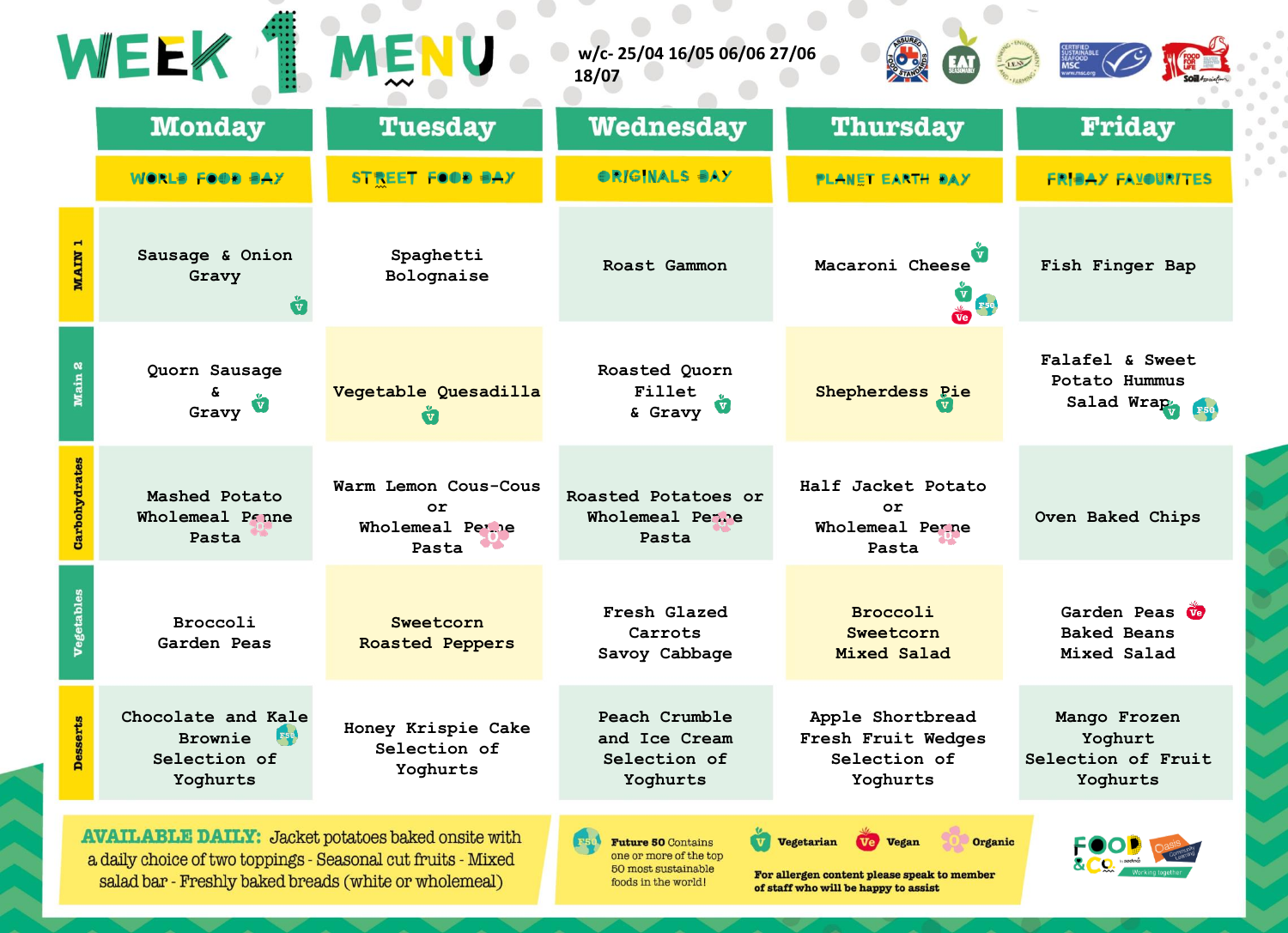|                   | WEEK / MENU                                                                                                                                                                        |                                                               | w/c-02/05 23/05 13/06 04/07<br>25/07                                                              |                                                                                                                                               |                                          |  |
|-------------------|------------------------------------------------------------------------------------------------------------------------------------------------------------------------------------|---------------------------------------------------------------|---------------------------------------------------------------------------------------------------|-----------------------------------------------------------------------------------------------------------------------------------------------|------------------------------------------|--|
|                   | <b>Monday</b>                                                                                                                                                                      | <b>Tuesday</b>                                                | <b>Wednesday</b>                                                                                  | <b>Thursday</b>                                                                                                                               | <b>Friday</b>                            |  |
|                   | WORLS FOOD SAY                                                                                                                                                                     | <b>PLANET EARTH BAY</b>                                       | OR/GINALS SAY                                                                                     | <b>STREET FOOD BAY</b>                                                                                                                        | <b>FRIBAY FAXOURITES</b>                 |  |
| <b>MAIN 1</b>     | <b>Sticky Honey Glazed</b><br>Chicken                                                                                                                                              | Wholemeal Cheese &<br>Tomato Pizza<br>$\overline{\mathbf{v}}$ | Roast Turkey                                                                                      | Oven Baked Katsu<br>Style Chicken<br>Curry                                                                                                    | Oven Baked<br>Fish Fingers               |  |
| Main 2            | Vegan Meatballs                                                                                                                                                                    | Spinach, Potato and<br>Chickpea Curry                         | Vegetarian Sausages                                                                               | Quorn Sausage Pattie<br><b>Burger</b>                                                                                                         | Vegetable Plait                          |  |
| Carbohydrates     | Spaghetti or<br>Wholemeal Penne<br>Pasta <sub>s</sub>                                                                                                                              | Garlic Bread,<br><b>Braised Rice</b>                          | Roasted Potatoes or<br>Wholemeal Penne<br>Pasta                                                   | Boiled White and<br>Brown Rice or<br>Penne Past                                                                                               | Oven Baked Chips                         |  |
| <b>Vegetables</b> | Roasted Vegetables<br>Mixed Salad                                                                                                                                                  | Coleslaw                                                      | Garden Peas<br>Fresh Carrots and<br>Cauliflower                                                   | <b>Broccoli Florets</b><br>Sweetcorn                                                                                                          | Garden Peas<br>Carrots<br>Baked Beante   |  |
| <b>Desserts</b>   | Watermelon Lollies<br>Selection of<br>Yoghurts                                                                                                                                     | Apple Crumble and<br>Custard<br>Selection of<br>Yoghurts      | Chocolate Sponge &<br>Chocolate Sauce<br>Selection of<br>Yoghurts                                 | Freshly Made Vanilla<br>Cookie<br>Selection of<br>Yoghurts                                                                                    | Rice Pudding<br>Selection of<br>Yoghurts |  |
|                   | <b>AVAILABLE DAILY:</b> Jacket potatoes baked onsite with<br>a daily choice of two toppings - Seasonal cut fruits - Mixed<br>salad bar - Freshly baked breads (white or wholemeal) |                                                               | <b>Future 50 Contains</b><br>one or more of the top<br>50 most sustainable<br>foods in the world! | <b>Vegetarian</b><br><b>Ve Vegan</b><br><b>Organic</b><br>For allergen content please speak to member<br>of staff who will be happy to assist |                                          |  |